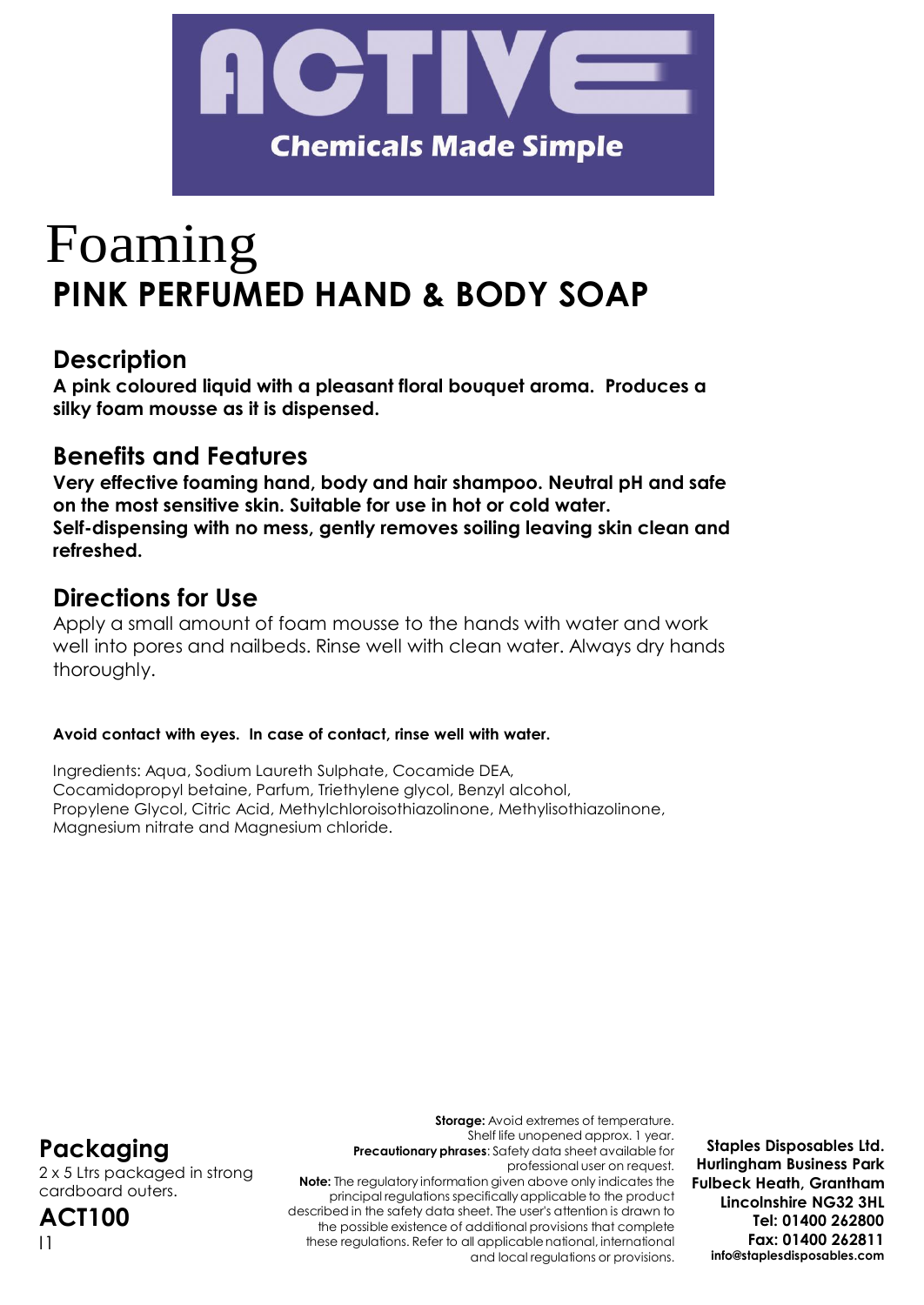# **SAFETY DATA SHEET**

#### FOAMING HAND SOAP

Page 1 Issued: 25/11/2009 Revision No: 1

Sent to: Staples Disposables Ltd

## **1. IDENTIFICATION OF THE SUBSTANCE / PREPARATION AND OF THE COMPANY / UNDERTAKING**

**Product name:** FOAMING HAND SOAP 5L **Product code:** ACT100 **Company name:** Staples Disposables Ltd Hurlingham Business Park Fulbeck Heath Grantham Lincolnshire NG32 3HL Tel: 01400 262800

Fax: 01400 262811

Email: [info@staplesdisposables.com](mailto:info@staplesdisposables.com)

## **2. HAZARDS IDENTIFICATION**

**Main hazards:** No significant hazard.

# **3. COMPOSITION / INFORMATION ON INGREDIENTS**

**Hazardous ingredients:** COCONUT DIETHANOLAMIDE 1-10%

EINECS: 232 483 0 CAS: 8051-30-7

[Xi] R36/38

**•** >FATTY ACID AMIDOALKYLBETAINE SOLUTION< 1-10%

EINECS: 263-058-8 CAS: 61789-40-0

[Xi] R36

#### **4. FIRST AID MEASURES (SYMPTOMS)**

**Skin contact:** There may be mild irritation at the site of contact.

**Eye contact:** There may be irritation and redness.

**Ingestion:** There may be irritation of the throat.

**Inhalation:** No symptoms.

# **4. FIRST AID MEASURES (ACTION)**

**Skin contact:** Wash skin with water if irritation occurs.

**Eye contact:** Bathe the eye with running water for 15 minutes.

**Ingestion:** Wash out mouth with water.

**Inhalation:** Consult a doctor.

## **5. FIRE-FIGHTING MEASURES**

**Extinguishing media:** Suitable extinguishing media for the surrounding fire should be used. Use water spray to cool

containers.

**Exposure hazards:** In combustion emits toxic fumes.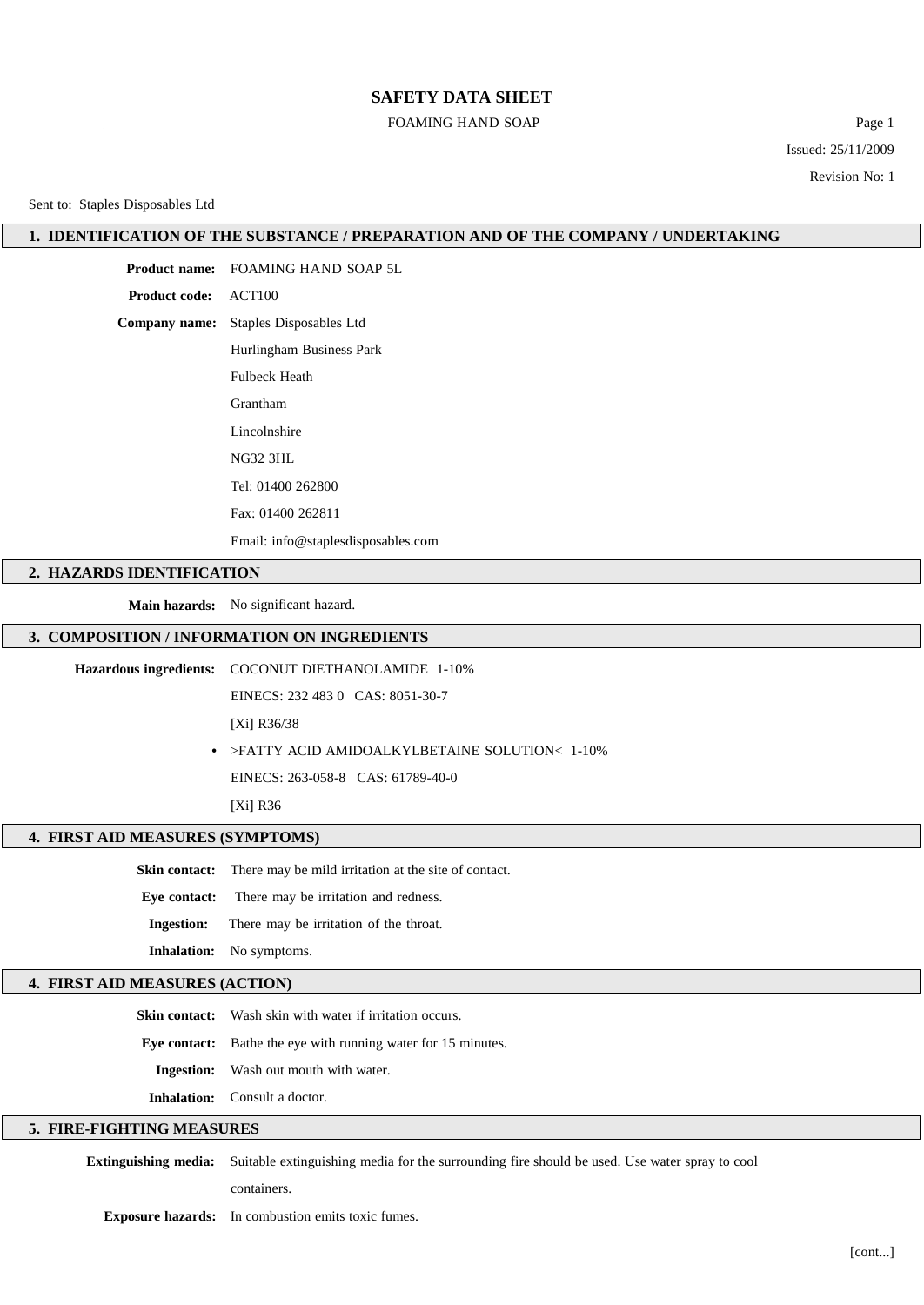# Issued: 25/11/2009 **SAFETY DATA SHEET**

FOAMING HAND SOAP

| Protection of fire-fighters:               | Wear self-contained breathing apparatus. Wear protective clothing to prevent contact with skin    |  |
|--------------------------------------------|---------------------------------------------------------------------------------------------------|--|
|                                            | and eyes.                                                                                         |  |
| <b>6. ACCIDENTAL RELEASE MEASURES</b>      |                                                                                                   |  |
| <b>Personal precautions:</b>               | Refer to section 8 of SDS for personal protection details. Turn leaking containers leak-side up   |  |
|                                            | to prevent the escape of liquid.                                                                  |  |
| <b>Environmental precautions:</b>          | Do not discharge into drains or rivers. Contain the spillage using bunding.                       |  |
| <b>Clean-up procedures:</b>                | Absorb into dry earth or sand. Transfer to a closable, labelled salvage container for disposal by |  |
|                                            | an appropriate method.                                                                            |  |
| 7. HANDLING AND STORAGE                    |                                                                                                   |  |
|                                            | Storage conditions: Store in cool, well ventilated area. Keep container tightly closed.           |  |
| 8. EXPOSURE CONTROLS / PERSONAL PROTECTION |                                                                                                   |  |
|                                            | Respiratory protection: Respiratory protection not required.                                      |  |
| Hand protection:                           | Product is designed for cleaning hands. Many chemicals even in low concentrations can cause       |  |
|                                            | allergic reactions. If this is the case, please cease to use the product, and wash hands with     |  |
|                                            | water. Seek medical attention if irritation persists.                                             |  |
| Eye protection:                            | Soap can cause irritation to eyes. Ensure there is running water available.                       |  |
| Skin protection:                           | None required.                                                                                    |  |
| 9. PHYSICAL AND CHEMICAL PROPERTIES        |                                                                                                   |  |
| State:                                     | Liquid                                                                                            |  |
| <b>Colour:</b>                             | Pink                                                                                              |  |
|                                            | <b>Odour:</b> Pleasant                                                                            |  |
|                                            | Viscosity: Non-viscous                                                                            |  |
|                                            | $pH: 5.5 - 6.0$                                                                                   |  |
| <b>10. STABILITY AND REACTIVITY</b>        |                                                                                                   |  |
|                                            | Stability: Stable under normal conditions.                                                        |  |
| <b>Conditions to avoid:</b> Heat.          |                                                                                                   |  |
|                                            | Materials to avoid: Strong oxidising agents. Strong acids.                                        |  |
|                                            | Haz. decomp. products: In combustion emits toxic fumes.                                           |  |
| 11. TOXICOLOGICAL INFORMATION              |                                                                                                   |  |
| <b>Hazardous ingredients:</b>              | COCONUT DIETHANOLAMIDE                                                                            |  |
|                                            | ORL RAT LD50 >2000 mg/kg                                                                          |  |
|                                            | >FATTY ACID AMIDOALKYLBETAINE SOLUTION<                                                           |  |
|                                            | ORL RAT LD50 >2000 mg/kg                                                                          |  |
| Routes of exposure:                        | Refer to section 4 of SDS for routes of exposure and corresponding symptoms.                      |  |